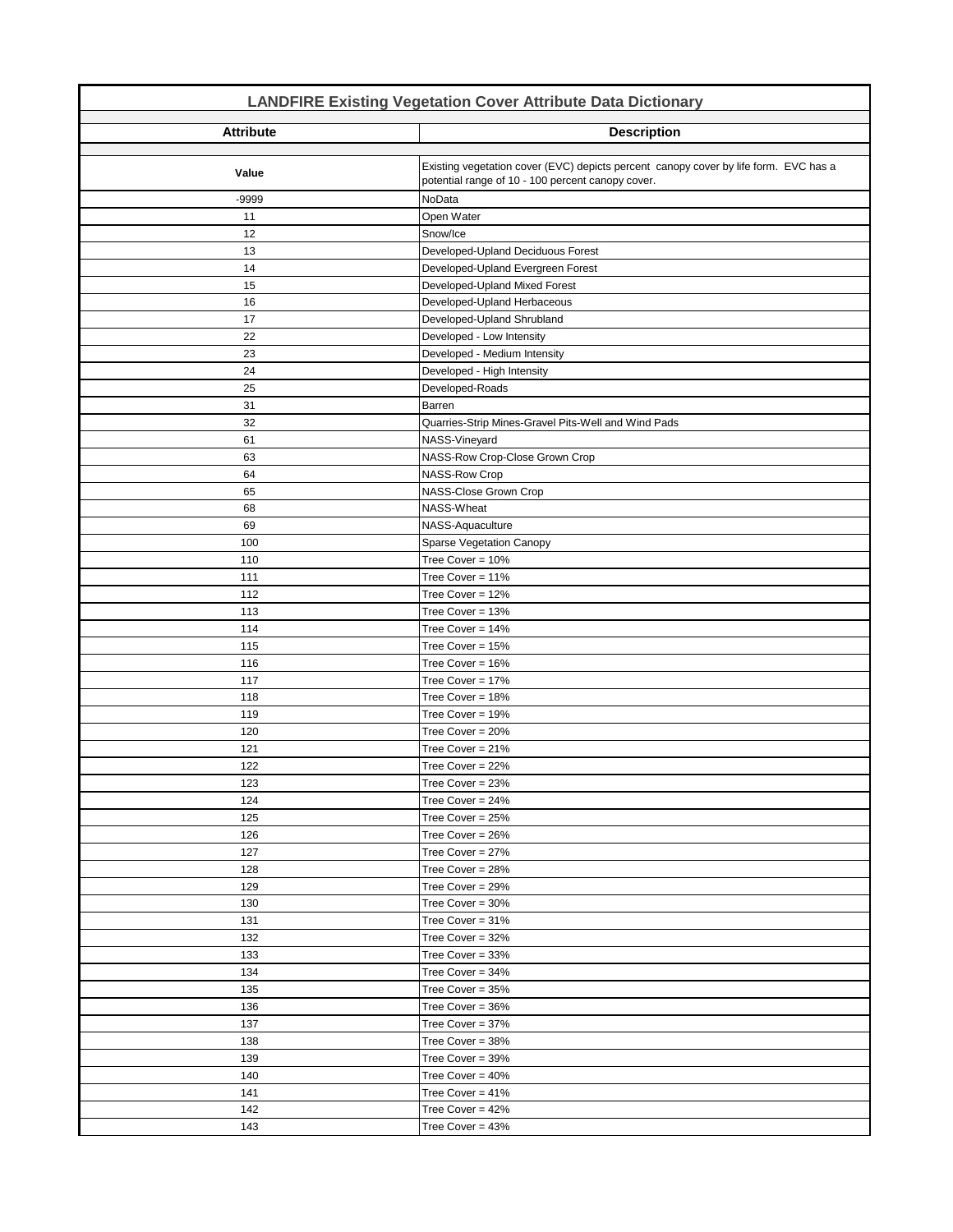| 144        | Tree Cover = 44%                        |
|------------|-----------------------------------------|
| 145        | Tree Cover = $45%$                      |
| 146        | Tree Cover = $46%$                      |
| 147        | Tree Cover = $47%$                      |
| 148        | Tree Cover = $48%$                      |
| 149        | Tree Cover = $49%$                      |
| 150        | Tree Cover = $50\%$                     |
| 151        | Tree Cover = $51\%$                     |
| 152        | Tree Cover = 52%                        |
| 153        | Tree Cover = 53%                        |
| 154        | Tree Cover = $54%$                      |
| 155        | Tree Cover = 55%                        |
| 156        | Tree Cover = $56%$                      |
| 157        | Tree Cover = 57%                        |
| 158        | Tree Cover = 58%                        |
| 159        | Tree Cover = 59%                        |
| 160        | Tree Cover = $60\%$                     |
| 161        | Tree Cover = $61\%$                     |
| 162        | Tree Cover = $62%$                      |
| 163        | Tree Cover = $63%$                      |
| 164        | Tree Cover = $64%$                      |
| 165        | Tree Cover = $65%$                      |
| 166        | Tree Cover = $66%$                      |
| 167        | Tree Cover = $67%$                      |
| 168        | Tree Cover = 68%                        |
| 169        | Tree Cover = $69\%$                     |
| 170        | Tree Cover = 70%                        |
| 171        | Tree Cover = 71%                        |
| 172        | Tree Cover = 72%                        |
| 173        | Tree Cover = 73%                        |
| 174        | Tree Cover = $74%$                      |
| 175        | Tree Cover = 75%                        |
| 176        | Tree Cover = 76%                        |
| 177        | Tree Cover = 77%                        |
| 178        | Tree Cover = 78%                        |
| 179        | Tree Cover = $79%$                      |
| 180        | Tree Cover = $80\%$                     |
| 181        | Tree Cover = $81\%$                     |
| 182        | Tree Cover = $82%$                      |
| 183        | Tree Cover = $83%$                      |
| 184        | Tree Cover = 84%                        |
|            | Tree Cover = 85%                        |
| 185        | Tree Cover = $86%$                      |
| 186<br>187 | Tree Cover = $87%$                      |
| 188        | Tree Cover = $88%$                      |
| 189        | Tree Cover = 89%                        |
|            | Tree Cover = $90\%$                     |
| 190        |                                         |
| 191<br>192 | Tree Cover = 91%<br>Tree Cover = $92\%$ |
|            |                                         |
| 193        | Tree Cover = 93%                        |
| 194        | Tree Cover = $94\%$                     |
| 195        | Tree Cover = 95%                        |
| 196        | Tree Cover = 96%                        |
| 197        | Tree Cover = 97%                        |
| 198        | Tree Cover = 98%                        |
| 199        | Tree Cover >= 99%                       |
| 210        | Shrub Cover = 10%                       |
| 211        | Shrub Cover = 11%                       |
| 212        | Shrub Cover = 12%                       |
| 213        | Shrub Cover = 13%                       |
| 214        | Shrub Cover = 14%                       |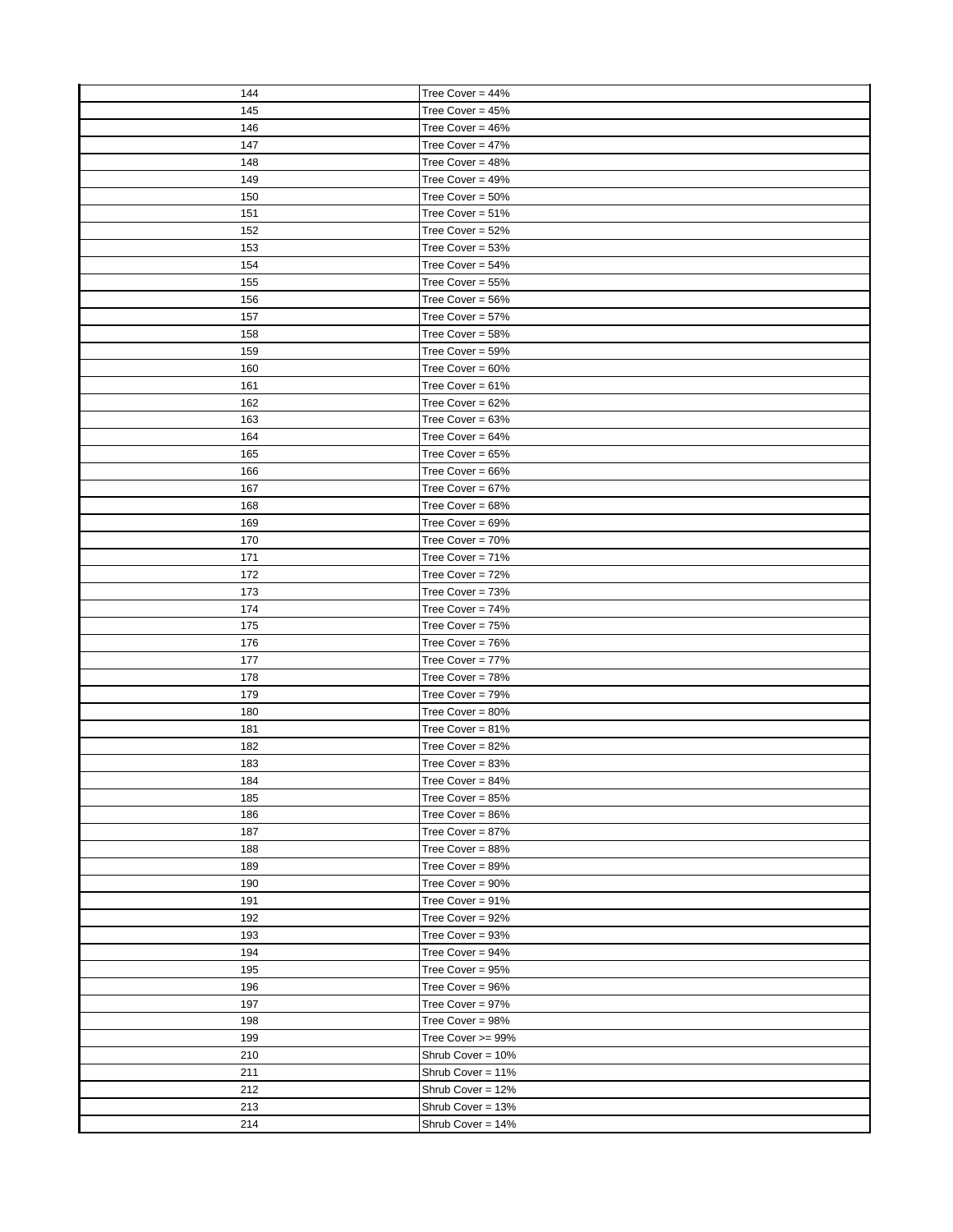| 215        | Shrub Cover = 15%                      |
|------------|----------------------------------------|
| 216        | Shrub Cover = 16%                      |
| 217        | Shrub Cover = 17%                      |
| 218        | Shrub Cover = 18%                      |
| 219        | Shrub Cover = 19%                      |
| 220        | Shrub Cover = 20%                      |
| 221        | Shrub Cover = 21%                      |
| 222        | Shrub Cover = 22%                      |
| 223        | Shrub Cover = 23%                      |
| 224        | Shrub Cover = 24%                      |
| 225        | Shrub Cover = 25%                      |
| 226        | Shrub Cover = 26%                      |
| 227        | Shrub Cover = 27%                      |
| 228        | Shrub Cover = 28%                      |
| 229        | Shrub Cover = 29%                      |
| 230        | Shrub Cover = 30%                      |
| 231        | Shrub Cover = 31%                      |
| 232        | Shrub Cover = 32%                      |
| 233        | Shrub Cover = 33%                      |
| 234        | Shrub Cover = 34%                      |
| 235        | Shrub Cover = 35%                      |
| 236        | Shrub Cover = 36%                      |
| 237        | Shrub Cover = 37%                      |
| 238        | Shrub Cover = 38%                      |
| 239        | Shrub Cover = 39%                      |
| 240        | Shrub Cover = 40%                      |
| 241        | Shrub Cover = 41%                      |
| 242        |                                        |
| 243        | Shrub Cover = 42%                      |
| 244        | Shrub Cover = 43%                      |
|            | Shrub Cover = $44\%$                   |
| 245        | Shrub Cover = 45%<br>Shrub Cover = 46% |
| 246<br>247 | Shrub Cover = 47%                      |
| 248        | Shrub Cover = 48%                      |
| 249        |                                        |
|            | Shrub Cover = 49%                      |
| 250<br>251 | Shrub Cover = 50%<br>Shrub Cover = 51% |
|            |                                        |
| 252        | Shrub Cover = 52%<br>Shrub Cover = 53% |
| 253        |                                        |
| 254        | Shrub Cover = 54%                      |
| 255        | Shrub Cover = 55%                      |
| 256        | Shrub Cover = 56%                      |
| 257        | Shrub Cover = 57%                      |
| 258        | Shrub Cover = 58%                      |
| 259        | Shrub Cover = 59%                      |
| 260        | Shrub Cover = 60%                      |
| 261        | Shrub Cover = 61%                      |
| 262        | Shrub Cover = 62%                      |
| 263        | Shrub Cover = 63%                      |
| 264        | Shrub Cover = 64%                      |
| 265        | Shrub Cover = 65%                      |
| 266        | Shrub Cover = 66%                      |
| 267        | Shrub Cover = 67%                      |
| 268        | Shrub Cover = 68%                      |
| 269        | Shrub Cover = 69%                      |
| 270        | Shrub Cover = 70%                      |
| 271        | Shrub Cover = 71%                      |
| 272        | Shrub Cover = 72%                      |
| 273        | Shrub Cover = 73%                      |
| 274        | Shrub Cover = 74%                      |
| 275        | Shrub Cover = 75%                      |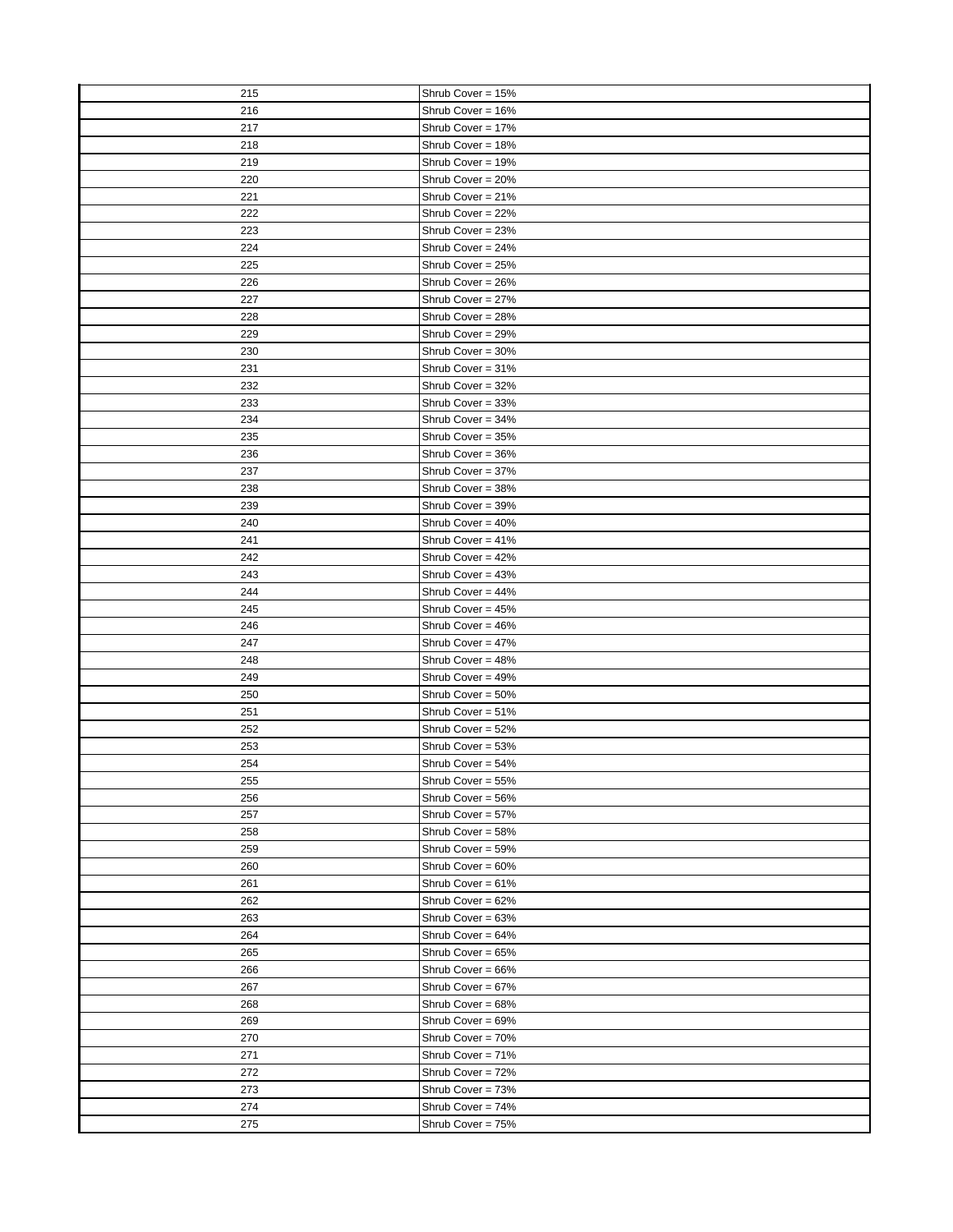| 276 | Shrub Cover = 76%   |
|-----|---------------------|
| 277 | Shrub Cover = 77%   |
| 278 | Shrub Cover = 78%   |
| 279 | Shrub Cover = 79%   |
| 280 | Shrub Cover = 80%   |
| 281 | Shrub Cover = 81%   |
| 282 | Shrub Cover = 82%   |
| 283 | Shrub Cover = 83%   |
| 284 | Shrub Cover = 84%   |
| 285 | Shrub Cover = 85%   |
| 286 | Shrub Cover = 86%   |
| 287 | Shrub Cover = 87%   |
| 288 | Shrub Cover = 88%   |
| 289 | Shrub Cover = 89%   |
| 290 | Shrub Cover = 90%   |
| 291 | Shrub Cover = 91%   |
| 292 | Shrub Cover = 92%   |
| 293 | Shrub Cover = 93%   |
| 294 | Shrub Cover = 94%   |
| 295 | Shrub Cover = 95%   |
|     |                     |
| 296 | Shrub Cover = 96%   |
| 297 | Shrub Cover = 97%   |
| 298 | Shrub Cover = 98%   |
| 299 | Shrub Cover >= 99%  |
| 310 | Herb Cover = $10\%$ |
| 311 | Herb Cover = 11%    |
| 312 | Herb Cover = $12\%$ |
| 313 | Herb Cover = $13%$  |
| 314 | Herb Cover = $14%$  |
| 315 | Herb Cover = $15%$  |
| 316 | Herb Cover = 16%    |
| 317 | Herb Cover = 17%    |
| 318 | Herb Cover = 18%    |
| 319 | Herb Cover = $19%$  |
| 320 | Herb Cover = $20%$  |
| 321 | Herb Cover = $21%$  |
| 322 | Herb Cover = 22%    |
| 323 | Herb Cover = $23%$  |
| 324 | Herb Cover = 24%    |
| 325 | Herb Cover = $25%$  |
| 326 | Herb Cover = 26%    |
| 327 | Herb Cover = 27%    |
| 328 | Herb Cover = $28%$  |
| 329 | Herb Cover = $29%$  |
| 330 | Herb Cover = 30%    |
| 331 | Herb Cover = 31%    |
| 332 | Herb Cover = 32%    |
| 333 | Herb Cover = $33%$  |
| 334 | Herb Cover = 34%    |
| 335 | Herb Cover = 35%    |
| 336 | Herb Cover = 36%    |
| 337 | Herb Cover = 37%    |
| 338 | Herb Cover = 38%    |
| 339 | Herb Cover = 39%    |
| 340 | Herb Cover = $40\%$ |
| 341 | Herb Cover = $41\%$ |
| 342 | Herb Cover = 42%    |
| 343 | Herb Cover = 43%    |
| 344 | Herb Cover = 44%    |
| 345 | Herb Cover = 45%    |
| 346 | Herb Cover = 46%    |
|     |                     |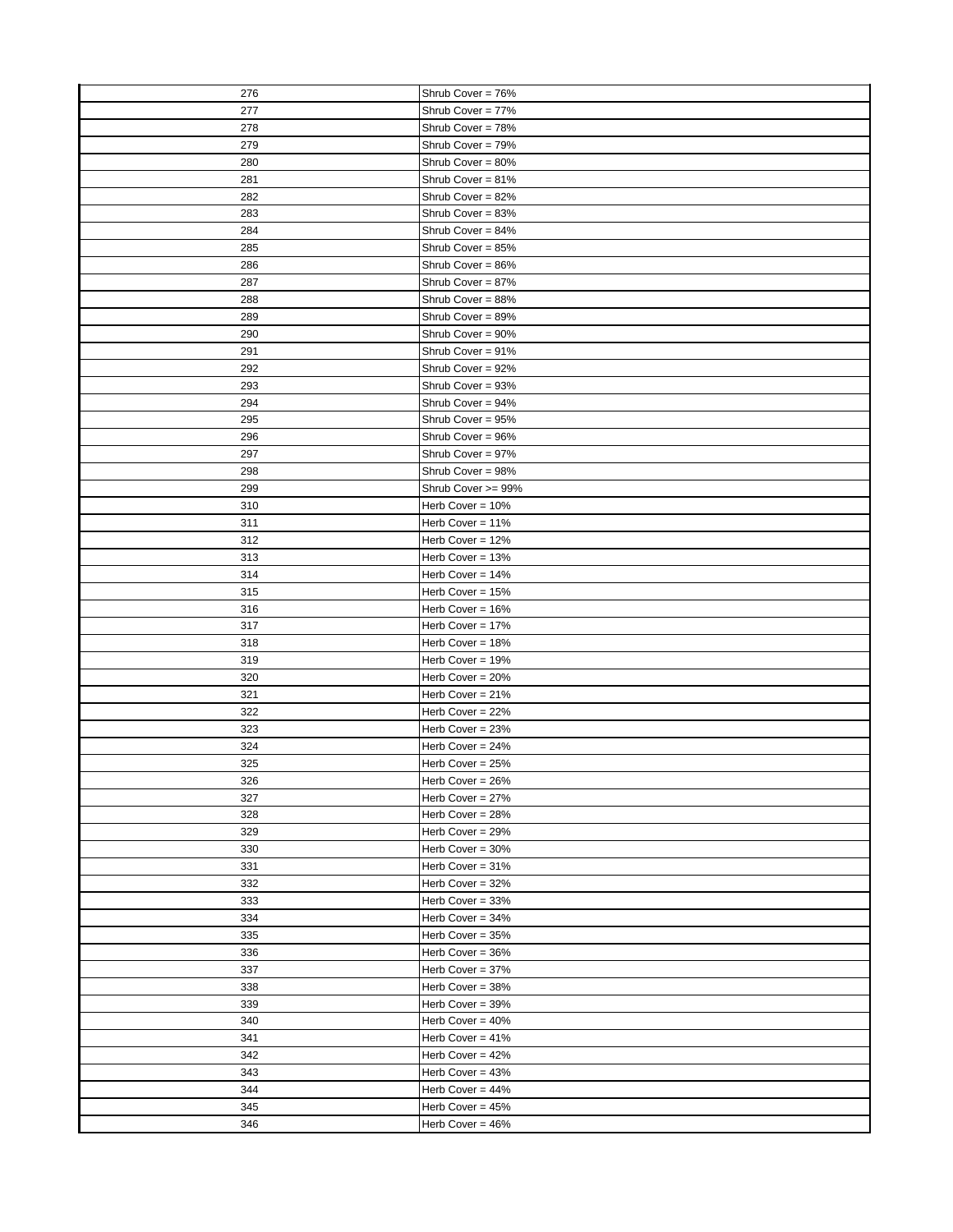| 347                               | Herb Cover = 47%                                                              |
|-----------------------------------|-------------------------------------------------------------------------------|
| 348                               | Herb Cover = 48%                                                              |
| 349                               | Herb Cover = $49%$                                                            |
| 350                               | Herb Cover = $50\%$                                                           |
| 351                               | Herb Cover = $51\%$                                                           |
| 352                               | Herb Cover = 52%                                                              |
| 353                               | Herb Cover = $53%$                                                            |
| 354                               | Herb Cover = $54\%$                                                           |
| 355                               | Herb Cover = 55%                                                              |
| 356                               | Herb Cover = 56%                                                              |
| 357                               | Herb Cover = 57%                                                              |
| 358                               | Herb Cover = 58%                                                              |
| 359                               | Herb Cover = $59\%$                                                           |
| 360                               | Herb Cover = $60\%$                                                           |
| 361                               | Herb Cover = $61\%$                                                           |
|                                   |                                                                               |
| 362                               | Herb Cover = $62%$                                                            |
| 363                               | Herb Cover = $63%$                                                            |
| 364                               | Herb Cover = $64%$                                                            |
| 365                               | Herb Cover = $65%$                                                            |
| 366                               | Herb Cover = 66%                                                              |
| 367                               | Herb Cover = $67%$                                                            |
| 368                               | Herb Cover = 68%                                                              |
| 369                               | Herb Cover = 69%                                                              |
| 370                               | Herb Cover = 70%                                                              |
| 371                               | Herb Cover = 71%                                                              |
| 372                               | Herb Cover = 72%                                                              |
| 373                               | Herb Cover = 73%                                                              |
| 374                               | Herb Cover = $74%$                                                            |
| 375                               | Herb Cover = 75%                                                              |
| 376                               | Herb Cover = 76%                                                              |
| 377                               | Herb Cover = 77%                                                              |
| 378                               | Herb Cover = 78%                                                              |
| 379                               | Herb Cover = 79%                                                              |
| 380                               | Herb Cover = $80\%$                                                           |
| 381                               | Herb Cover = $81\%$                                                           |
| 382                               | Herb Cover = $82%$                                                            |
| 383                               | Herb Cover = 83%                                                              |
| 384                               | Herb Cover = $84%$                                                            |
| 385                               | Herb Cover = $85%$                                                            |
| 386                               | Herb Cover = 86%                                                              |
| 387                               | Herb Cover = 87%                                                              |
| 388                               | Herb Cover = 88%                                                              |
| 389                               | Herb Cover = 89%                                                              |
| 390                               | Herb Cover = 90%                                                              |
| 391                               | Herb Cover = 91%                                                              |
| 392                               |                                                                               |
|                                   | Herb Cover = 92%                                                              |
| 393                               | Herb Cover = 93%                                                              |
| 394                               | Herb Cover = 94%                                                              |
| 395                               | Herb Cover = 95%                                                              |
| 396                               | Herb Cover = 96%                                                              |
| 397                               | Herb Cover = 97%                                                              |
| 398                               | Herb Cover = 98%                                                              |
| 399                               | Herb Cover >= 99%                                                             |
| Count                             |                                                                               |
|                                   | number of pixels for the corresponding value                                  |
| <b>Classnames</b>                 | Display attribute. EVC has a potential range of 0 - 100 percent canopy cover. |
| NoData                            | No data background value.                                                     |
| Open Water                        | LANDFIRE Mapped.                                                              |
| Snow/Ice                          | NLCD 2011 Snow/Ice                                                            |
| Developed-Upland Deciduous Forest | LANDFIRE Mapped.                                                              |
| Developed-Upland Evergreen Forest |                                                                               |
|                                   | LANDFIRE Mapped.                                                              |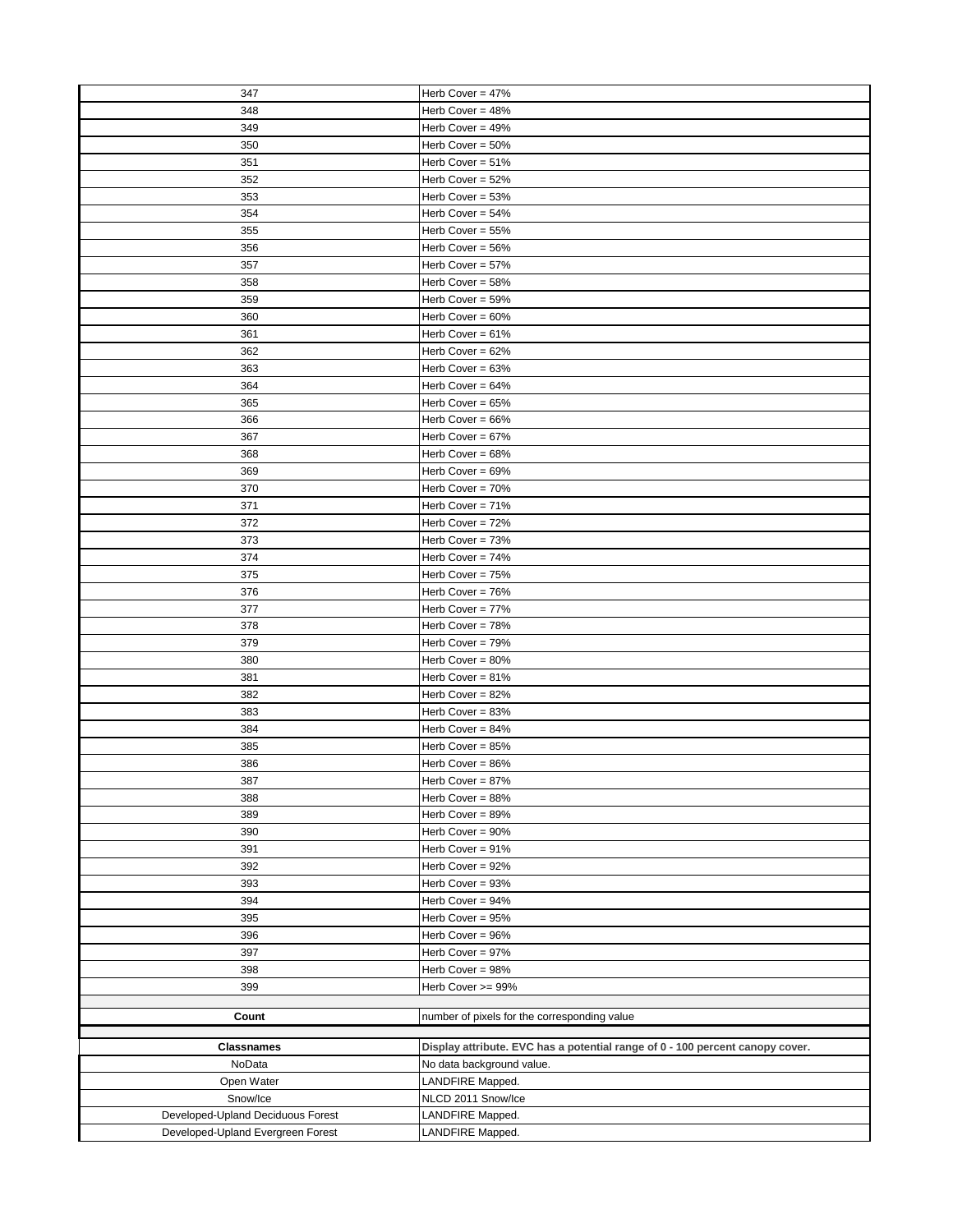| Developed-Upland Mixed Forest                       | LANDFIRE Mapped.                                                                                                                 |
|-----------------------------------------------------|----------------------------------------------------------------------------------------------------------------------------------|
| Developed-Upland Herbaceous                         | LANDFIRE Mapped.                                                                                                                 |
| Developed-Upland Shrubland                          | LANDFIRE Mapped.                                                                                                                 |
| Developed-Herbaceous Wetland Vegetation             | LANDFIRE Mapped.                                                                                                                 |
| Developed-Woody Wetland Vegetation                  | LANDFIRE Mapped.                                                                                                                 |
| Developed - General                                 | LANDFIRE Mapped.                                                                                                                 |
| Developed - Open Space                              | LANDFIRE Mapped.                                                                                                                 |
| Developed - Low Intensity                           | LANDFIRE Mapped.                                                                                                                 |
| Developed - Medium Intensity                        | LANDFIRE Mapped.                                                                                                                 |
| Developed - High Intensity                          | LANDFIRE Mapped.                                                                                                                 |
| Developed-Roads                                     | LANDFIRE Mapped.                                                                                                                 |
| Barren                                              | LANDFIRE Mapped.                                                                                                                 |
| Quarries-Strip Mines-Gravel Pits-Well and Wind Pads | LANDFIRE Mapped using information from multiple sources.                                                                         |
| NASS-Orchard                                        | Agricultural mapping from NASS and local sources if available.                                                                   |
| NASS-Vineyard                                       | Agricultural mapping from NASS and local sources if available.                                                                   |
| NASS-Bush fruit and berries                         | Agricultural mapping from NASS and local sources if available.                                                                   |
| NASS-Row Crop-Close Grown Crop                      | Agricultural mapping from NASS and local sources if available.                                                                   |
| <b>NASS-Row Crop</b>                                |                                                                                                                                  |
|                                                     | Agricultural mapping from NASS and local sources if available.                                                                   |
| NASS-Close Grown Crop<br>NASS-Fallow/Idle Cropland  | Agricultural mapping from NASS and local sources if available.<br>Agricultural mapping from NASS and local sources if available. |
|                                                     |                                                                                                                                  |
| NASS-Pasture and Hayland                            | Agricultural mapping from NASS and local sources if available.                                                                   |
| NASS-Wheat                                          | Agricultural mapping from NASS and local sources if available.                                                                   |
| NASS-Aquaculture                                    | Agricultural mapping from NASS and local sources if available.                                                                   |
| Herbaceous Semi-dry                                 | LANDFIRE Mapped.                                                                                                                 |
| Herbaceous Semi-wet                                 | LANDFIRE Mapped.                                                                                                                 |
| <b>Recently Disturbed Forest</b>                    | LANDFIRE Mapped.                                                                                                                 |
| Agriculture - General                               | Agricultural mapping from NASS and local sources if available.                                                                   |
| Pasture/Hay                                         | Agricultural mapping from NASS and local sources if available.                                                                   |
| <b>Cultivated Crops</b>                             | Agricultural mapping from NASS and local sources if available.                                                                   |
| <b>Small Grains</b>                                 | Agricultural mapping from NASS and local sources if available.                                                                   |
| Fallow                                              | Agricultural mapping from NASS and local sources if available.                                                                   |
| <b>Urban-Recreational Grasses</b>                   | LANDFIRE Mapped.                                                                                                                 |
| Herbaceous Wetlands                                 | LANDFIRE Mapped.                                                                                                                 |
| Sparse Vegetation Canopy                            | LANDFIRE Mapped.                                                                                                                 |
| Tree Cover = $10\%$                                 | LANDFIRE Mapped.                                                                                                                 |
| Tree Cover = $11\%$                                 | LANDFIRE Mapped.                                                                                                                 |
| Tree Cover = $12%$                                  | LANDFIRE Mapped.                                                                                                                 |
| Tree Cover = $13%$                                  | LANDFIRE Mapped.                                                                                                                 |
| Tree Cover = $14%$                                  | LANDFIRE Mapped.                                                                                                                 |
| Tree Cover = 15%                                    | LANDFIRE Mapped.                                                                                                                 |
| Tree Cover = 16%                                    | LANDFIRE Mapped.                                                                                                                 |
| Tree Cover = $17%$                                  | LANDFIRE Mapped.                                                                                                                 |
| Tree Cover = $18%$                                  | LANDFIRE Mapped.                                                                                                                 |
| Tree Cover = 19%                                    | LANDFIRE Mapped.                                                                                                                 |
| Tree Cover = $20%$                                  | LANDFIRE Mapped.                                                                                                                 |
| Tree Cover = $21%$                                  | LANDFIRE Mapped.                                                                                                                 |
| Tree Cover = $22%$                                  | LANDFIRE Mapped.                                                                                                                 |
| Tree Cover = 23%                                    | LANDFIRE Mapped.                                                                                                                 |
| Tree Cover = $24%$                                  | LANDFIRE Mapped.                                                                                                                 |
| Tree Cover = $25%$                                  | LANDFIRE Mapped.                                                                                                                 |
| Tree Cover = $26%$                                  | LANDFIRE Mapped.                                                                                                                 |
| Tree Cover = $27%$                                  | LANDFIRE Mapped.                                                                                                                 |
| Tree Cover = $28%$                                  | LANDFIRE Mapped.                                                                                                                 |
| Tree Cover = $29%$                                  | LANDFIRE Mapped.                                                                                                                 |
| Tree Cover = $30\%$                                 | LANDFIRE Mapped.                                                                                                                 |
| Tree Cover = 31%                                    | LANDFIRE Mapped.                                                                                                                 |
| Tree Cover = 32%                                    | LANDFIRE Mapped.                                                                                                                 |
| Tree Cover = $33%$                                  | LANDFIRE Mapped.                                                                                                                 |
| Tree Cover = $34%$                                  | LANDFIRE Mapped.                                                                                                                 |
| Tree Cover = $35%$                                  | LANDFIRE Mapped.                                                                                                                 |
| Tree Cover = $36\%$                                 | LANDFIRE Mapped.                                                                                                                 |
|                                                     |                                                                                                                                  |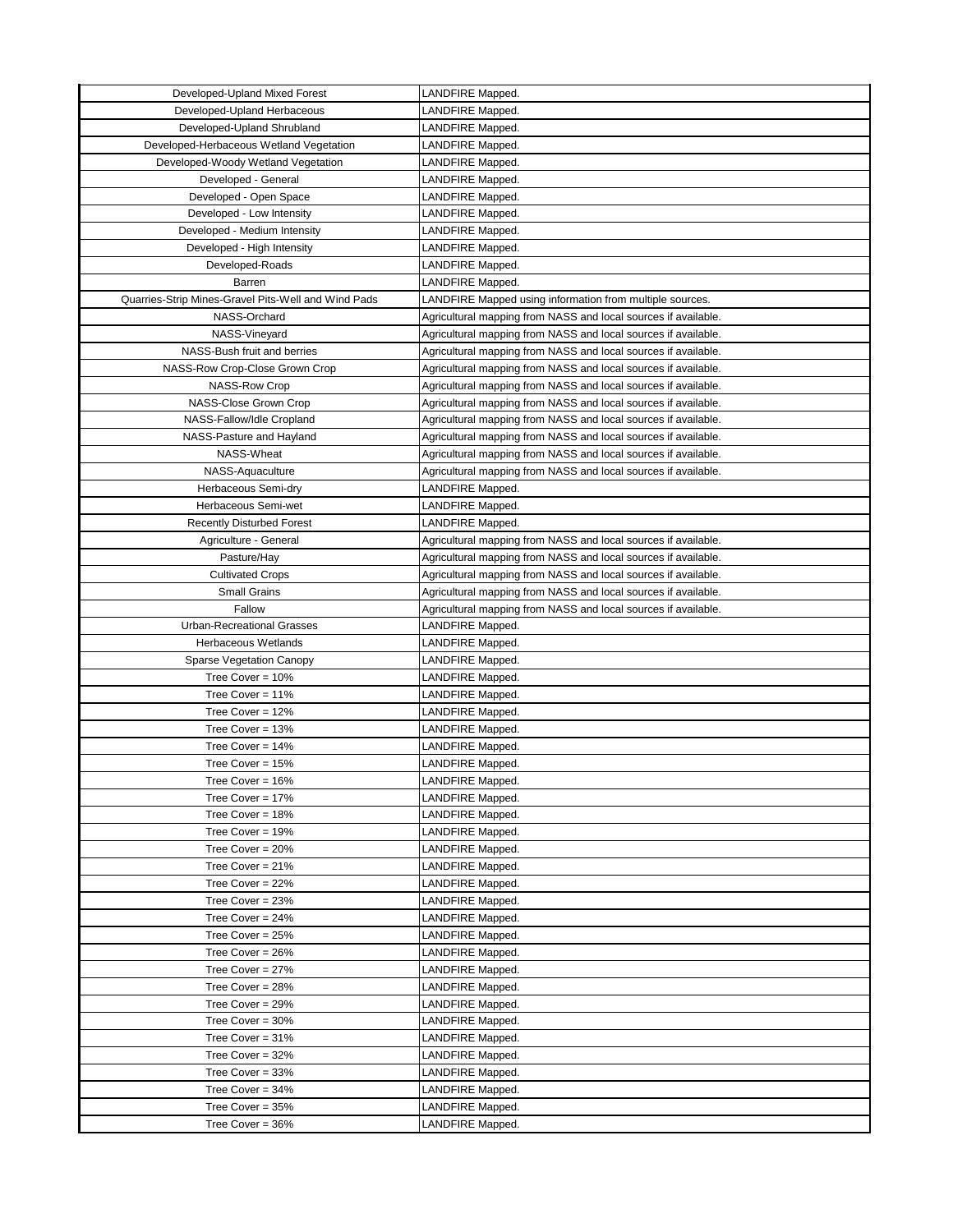| Tree Cover = 37%    | LANDFIRE Mapped. |
|---------------------|------------------|
| Tree Cover = 38%    | LANDFIRE Mapped. |
| Tree Cover = 39%    | LANDFIRE Mapped. |
| Tree Cover = $40\%$ | LANDFIRE Mapped. |
| Tree Cover = $41\%$ | LANDFIRE Mapped. |
| Tree Cover = $42%$  | LANDFIRE Mapped. |
| Tree Cover = $43%$  | LANDFIRE Mapped. |
| Tree Cover = $44\%$ | LANDFIRE Mapped. |
| Tree Cover = 45%    | LANDFIRE Mapped. |
| Tree Cover = $46%$  | LANDFIRE Mapped. |
| Tree Cover = $47%$  | LANDFIRE Mapped. |
| Tree Cover = $48%$  | LANDFIRE Mapped. |
| Tree Cover = $49%$  | LANDFIRE Mapped. |
| Tree Cover = $50\%$ | LANDFIRE Mapped. |
| Tree Cover = $51\%$ | LANDFIRE Mapped. |
| Tree Cover = $52\%$ | LANDFIRE Mapped. |
| Tree Cover = $53%$  | LANDFIRE Mapped. |
| Tree Cover = $54\%$ | LANDFIRE Mapped. |
| Tree Cover = $55%$  | LANDFIRE Mapped. |
| Tree Cover = 56%    | LANDFIRE Mapped. |
| Tree Cover = $57\%$ | LANDFIRE Mapped. |
| Tree Cover = $58%$  | LANDFIRE Mapped. |
| Tree Cover = $59\%$ | LANDFIRE Mapped. |
| Tree Cover = $60\%$ |                  |
| Tree Cover = $61\%$ | LANDFIRE Mapped. |
|                     | LANDFIRE Mapped. |
| Tree Cover = $62%$  | LANDFIRE Mapped. |
| Tree Cover = $63%$  | LANDFIRE Mapped. |
| Tree Cover = $64%$  | LANDFIRE Mapped. |
| Tree Cover = $65%$  | LANDFIRE Mapped. |
| Tree Cover = $66%$  | LANDFIRE Mapped. |
| Tree Cover = $67%$  | LANDFIRE Mapped. |
| Tree Cover = $68%$  | LANDFIRE Mapped. |
| Tree Cover = $69\%$ | LANDFIRE Mapped. |
| Tree Cover = 70%    | LANDFIRE Mapped. |
| Tree Cover = $71\%$ | LANDFIRE Mapped. |
| Tree Cover = $72%$  | LANDFIRE Mapped. |
| Tree Cover = $73%$  | LANDFIRE Mapped. |
| Tree Cover = $74%$  | LANDFIRE Mapped. |
| Tree Cover = $75%$  | LANDFIRE Mapped. |
| Tree Cover = $76%$  | LANDFIRE Mapped. |
| Tree Cover = 77%    | LANDFIRE Mapped. |
| Tree Cover = 78%    | LANDFIRE Mapped. |
| Tree Cover = 79%    | LANDFIRE Mapped. |
| Tree Cover = $80\%$ | LANDFIRE Mapped. |
| Tree Cover = $81\%$ | LANDFIRE Mapped. |
| Tree Cover = $82\%$ | LANDFIRE Mapped. |
| Tree Cover = $83%$  | LANDFIRE Mapped. |
| Tree Cover = $84\%$ | LANDFIRE Mapped. |
| Tree Cover = $85%$  | LANDFIRE Mapped. |
| Tree Cover = $86%$  | LANDFIRE Mapped. |
| Tree Cover = 87%    | LANDFIRE Mapped. |
| Tree Cover = $88%$  | LANDFIRE Mapped. |
| Tree Cover = $89%$  | LANDFIRE Mapped. |
| Tree Cover = $90\%$ | LANDFIRE Mapped. |
| Tree Cover = $91\%$ | LANDFIRE Mapped. |
| Tree Cover = 92%    | LANDFIRE Mapped. |
| Tree Cover = 93%    | LANDFIRE Mapped. |
| Tree Cover = $94\%$ | LANDFIRE Mapped. |
| Tree Cover = $95%$  | LANDFIRE Mapped. |
| Tree Cover = 96%    | LANDFIRE Mapped. |
| Tree Cover = 97%    | LANDFIRE Mapped. |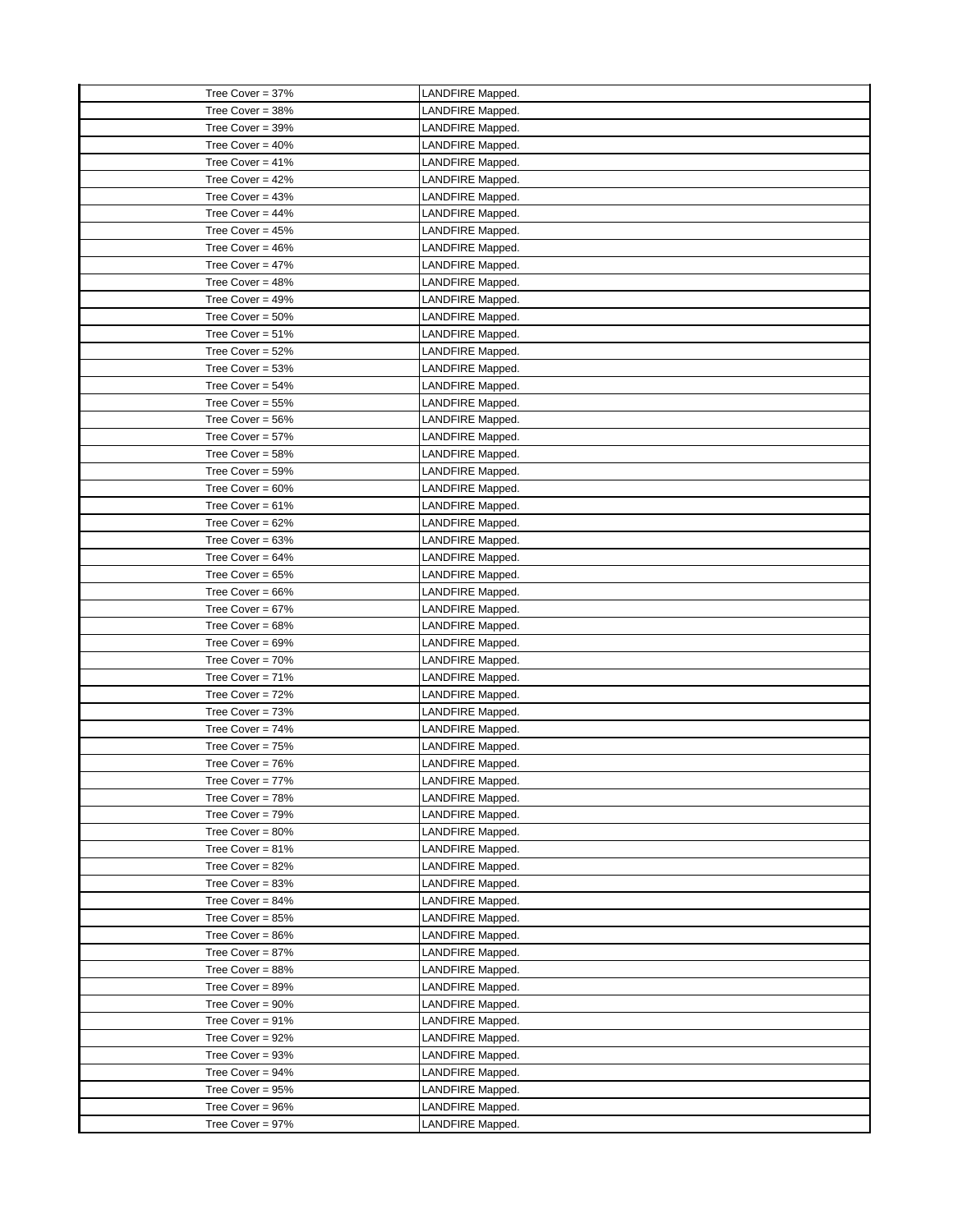| Tree Cover = 98%     | LANDFIRE Mapped. |
|----------------------|------------------|
| Tree Cover >= 99%    | LANDFIRE Mapped. |
| Shrub Cover = 10%    | LANDFIRE Mapped. |
| Shrub Cover = 11%    | LANDFIRE Mapped. |
| Shrub Cover = 12%    | LANDFIRE Mapped. |
| Shrub Cover = 13%    | LANDFIRE Mapped. |
| Shrub Cover = 14%    | LANDFIRE Mapped. |
| Shrub Cover = 15%    | LANDFIRE Mapped. |
| Shrub Cover = 16%    | LANDFIRE Mapped. |
| Shrub Cover = 17%    | LANDFIRE Mapped. |
| Shrub Cover = 18%    | LANDFIRE Mapped. |
| Shrub Cover = 19%    | LANDFIRE Mapped. |
| Shrub Cover = 20%    | LANDFIRE Mapped. |
| Shrub Cover = 21%    | LANDFIRE Mapped. |
| Shrub Cover = 22%    | LANDFIRE Mapped. |
| Shrub Cover = 23%    | LANDFIRE Mapped. |
| Shrub Cover = 24%    | LANDFIRE Mapped. |
| Shrub Cover = 25%    | LANDFIRE Mapped. |
| Shrub Cover = 26%    | LANDFIRE Mapped. |
| Shrub Cover = 27%    | LANDFIRE Mapped. |
| Shrub Cover = 28%    | LANDFIRE Mapped. |
| Shrub Cover = 29%    | LANDFIRE Mapped. |
| Shrub Cover = 30%    | LANDFIRE Mapped. |
| Shrub Cover = 31%    | LANDFIRE Mapped. |
| Shrub Cover = 32%    | LANDFIRE Mapped. |
| Shrub Cover = 33%    | LANDFIRE Mapped. |
| Shrub Cover = 34%    | LANDFIRE Mapped. |
| Shrub Cover = 35%    | LANDFIRE Mapped. |
| Shrub Cover = 36%    | LANDFIRE Mapped. |
| Shrub Cover = 37%    | LANDFIRE Mapped. |
| Shrub Cover = 38%    | LANDFIRE Mapped. |
| Shrub Cover = 39%    | LANDFIRE Mapped. |
| Shrub Cover = 40%    | LANDFIRE Mapped. |
| Shrub Cover = $41\%$ | LANDFIRE Mapped. |
| Shrub Cover = 42%    | LANDFIRE Mapped. |
| Shrub Cover = 43%    | LANDFIRE Mapped. |
| Shrub Cover = $44\%$ | LANDFIRE Mapped. |
| Shrub Cover = 45%    | LANDFIRE Mapped. |
| Shrub Cover = 46%    | LANDFIRE Mapped. |
| Shrub Cover = 47%    | LANDFIRE Mapped. |
| Shrub Cover = 48%    | LANDFIRE Mapped. |
| Shrub Cover = 49%    | LANDFIRE Mapped. |
| Shrub Cover = 50%    | LANDFIRE Mapped. |
| Shrub Cover = 51%    | LANDFIRE Mapped. |
| Shrub Cover = 52%    | LANDFIRE Mapped. |
| Shrub Cover = 53%    | LANDFIRE Mapped. |
| Shrub Cover = 54%    | LANDFIRE Mapped. |
| Shrub Cover = 55%    | LANDFIRE Mapped. |
| Shrub Cover = 56%    | LANDFIRE Mapped. |
| Shrub Cover = 57%    | LANDFIRE Mapped. |
| Shrub Cover = 58%    | LANDFIRE Mapped. |
| Shrub Cover = 59%    | LANDFIRE Mapped. |
| Shrub Cover = 60%    | LANDFIRE Mapped. |
| Shrub Cover = $61\%$ | LANDFIRE Mapped. |
| Shrub Cover = 62%    | LANDFIRE Mapped. |
| Shrub Cover = 63%    | LANDFIRE Mapped. |
| Shrub Cover = 64%    | LANDFIRE Mapped. |
| Shrub Cover = 65%    | LANDFIRE Mapped. |
| Shrub Cover = 66%    | LANDFIRE Mapped. |
| Shrub Cover = 67%    | LANDFIRE Mapped. |
| Shrub Cover = 68%    | LANDFIRE Mapped. |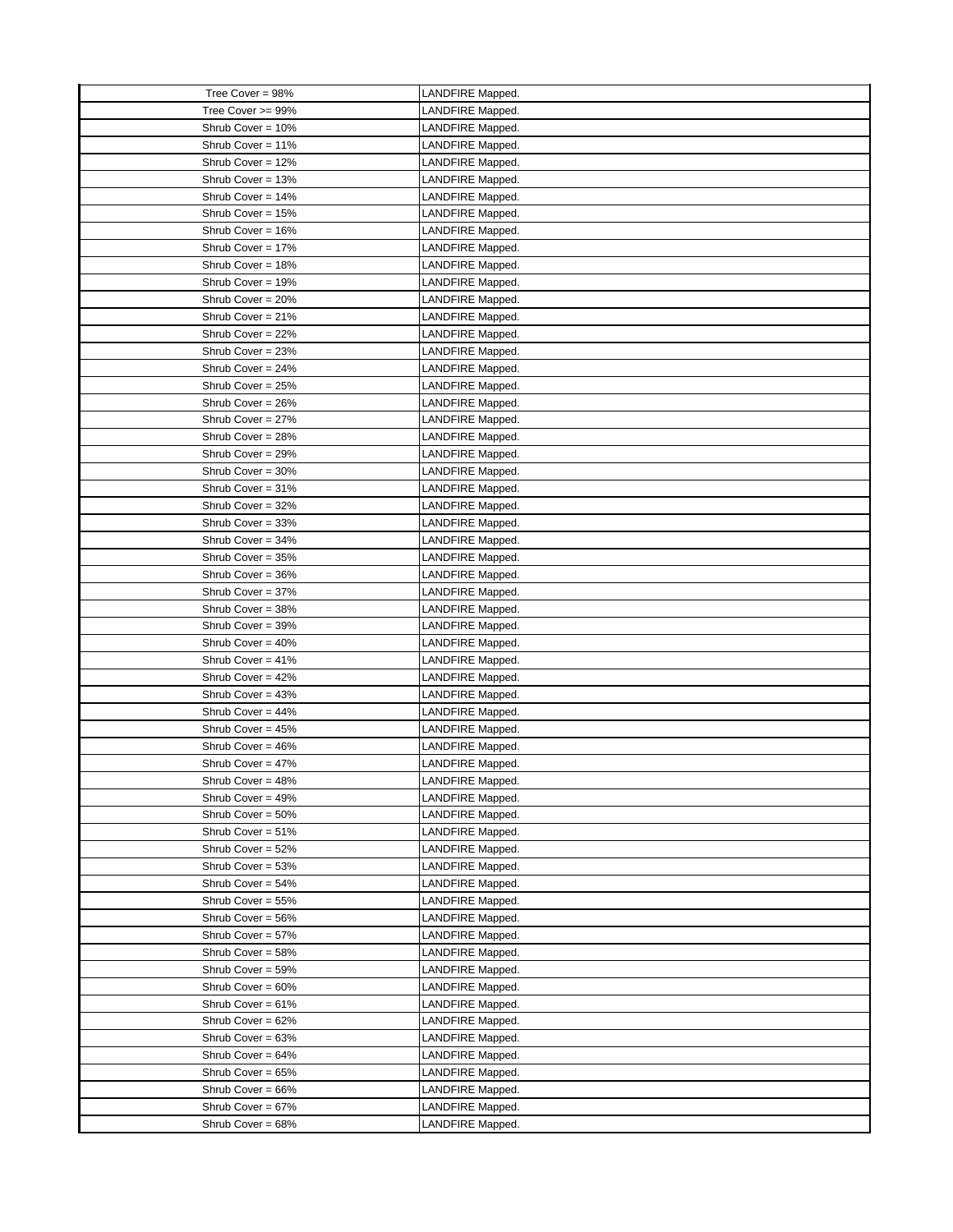| Shrub Cover = 69%   | LANDFIRE Mapped. |
|---------------------|------------------|
| Shrub Cover = 70%   | LANDFIRE Mapped. |
| Shrub Cover = 71%   | LANDFIRE Mapped. |
| Shrub Cover = 72%   | LANDFIRE Mapped. |
| Shrub Cover = 73%   | LANDFIRE Mapped. |
| Shrub Cover = 74%   | LANDFIRE Mapped. |
| Shrub Cover = 75%   | LANDFIRE Mapped. |
| Shrub Cover = 76%   | LANDFIRE Mapped. |
| Shrub Cover = 77%   | LANDFIRE Mapped. |
| Shrub Cover = 78%   | LANDFIRE Mapped. |
| Shrub Cover = 79%   | LANDFIRE Mapped. |
| Shrub Cover = 80%   | LANDFIRE Mapped. |
| Shrub Cover = 81%   | LANDFIRE Mapped. |
| Shrub Cover = 82%   | LANDFIRE Mapped. |
| Shrub Cover = 83%   | LANDFIRE Mapped. |
| Shrub Cover = 84%   | LANDFIRE Mapped. |
| Shrub Cover = 85%   | LANDFIRE Mapped. |
| Shrub Cover = 86%   | LANDFIRE Mapped. |
| Shrub Cover = 87%   |                  |
| Shrub Cover = 88%   | LANDFIRE Mapped. |
|                     | LANDFIRE Mapped. |
| Shrub Cover = 89%   | LANDFIRE Mapped. |
| Shrub Cover = 90%   | LANDFIRE Mapped. |
| Shrub Cover = 91%   | LANDFIRE Mapped. |
| Shrub Cover = 92%   | LANDFIRE Mapped. |
| Shrub Cover = 93%   | LANDFIRE Mapped. |
| Shrub Cover = 94%   | LANDFIRE Mapped. |
| Shrub Cover = 95%   | LANDFIRE Mapped. |
| Shrub Cover = 96%   | LANDFIRE Mapped. |
| Shrub Cover = 97%   | LANDFIRE Mapped. |
| Shrub Cover = 98%   | LANDFIRE Mapped. |
| Shrub Cover >= 99%  | LANDFIRE Mapped. |
| Herb Cover = 10%    | LANDFIRE Mapped. |
| Herb Cover = 11%    | LANDFIRE Mapped. |
| Herb Cover = 12%    | LANDFIRE Mapped. |
| Herb Cover = $13%$  | LANDFIRE Mapped. |
| Herb Cover = $14%$  | LANDFIRE Mapped. |
| Herb Cover = 15%    | LANDFIRE Mapped. |
| Herb Cover = 16%    | LANDFIRE Mapped. |
| Herb Cover = 17%    | LANDFIRE Mapped. |
| Herb Cover = 18%    | LANDFIRE Mapped. |
| Herb Cover = 19%    | LANDFIRE Mapped. |
| Herb Cover = $20%$  | LANDFIRE Mapped. |
| Herb Cover = $21\%$ | LANDFIRE Mapped. |
| Herb Cover = 22%    | LANDFIRE Mapped. |
| Herb Cover = 23%    | LANDFIRE Mapped. |
| Herb Cover = $24%$  | LANDFIRE Mapped. |
| Herb Cover = $25%$  | LANDFIRE Mapped. |
| Herb Cover = 26%    | LANDFIRE Mapped. |
| Herb Cover = 27%    | LANDFIRE Mapped. |
| Herb Cover = 28%    | LANDFIRE Mapped. |
| Herb Cover = 29%    | LANDFIRE Mapped. |
| Herb Cover = $30\%$ | LANDFIRE Mapped. |
| Herb Cover = 31%    | LANDFIRE Mapped. |
| Herb Cover = 32%    | LANDFIRE Mapped. |
| Herb Cover = 33%    | LANDFIRE Mapped. |
| Herb Cover = 34%    | LANDFIRE Mapped. |
| Herb Cover = 35%    | LANDFIRE Mapped. |
| Herb Cover = 36%    | LANDFIRE Mapped. |
| Herb Cover = 37%    | LANDFIRE Mapped. |
| Herb Cover = 38%    | LANDFIRE Mapped. |
| Herb Cover = 39%    | LANDFIRE Mapped. |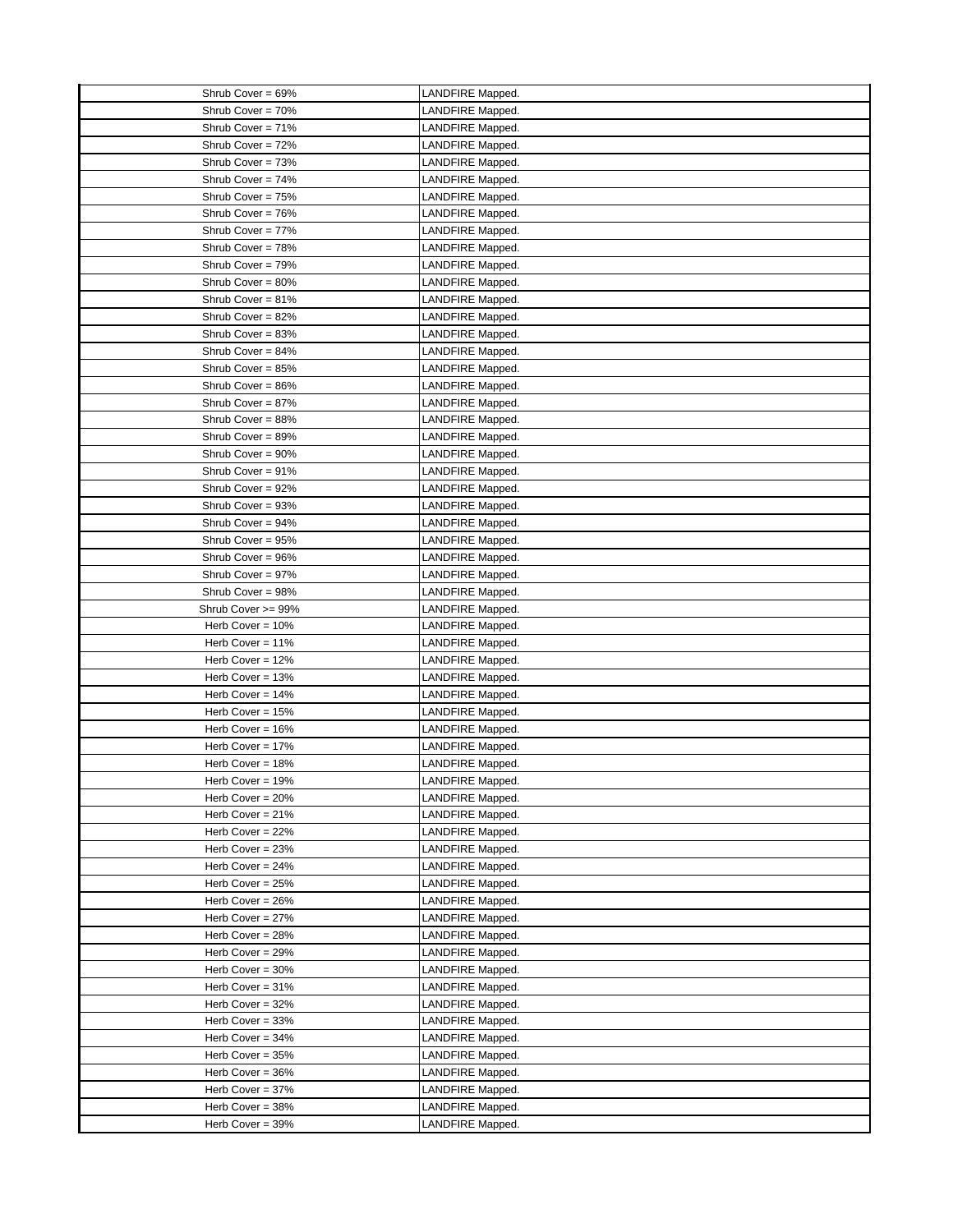| Herb Cover = 40%    | LANDFIRE Mapped.                     |
|---------------------|--------------------------------------|
| Herb Cover = $41\%$ | LANDFIRE Mapped.                     |
| Herb Cover = $42%$  | LANDFIRE Mapped.                     |
| Herb Cover = $43%$  | LANDFIRE Mapped.                     |
| Herb Cover = $44%$  | LANDFIRE Mapped.                     |
| Herb Cover = 45%    | LANDFIRE Mapped.                     |
| Herb Cover = $46%$  | LANDFIRE Mapped.                     |
| Herb Cover = 47%    | LANDFIRE Mapped.                     |
| Herb Cover = $48%$  | LANDFIRE Mapped.                     |
| Herb Cover = $49%$  | LANDFIRE Mapped.                     |
| Herb Cover = $50\%$ | LANDFIRE Mapped.                     |
| Herb Cover = $51\%$ | LANDFIRE Mapped.                     |
| Herb Cover = 52%    | LANDFIRE Mapped.                     |
| Herb Cover = 53%    | LANDFIRE Mapped.                     |
| Herb Cover = $54%$  | LANDFIRE Mapped.                     |
| Herb Cover = 55%    | LANDFIRE Mapped.                     |
| Herb Cover = 56%    | LANDFIRE Mapped.                     |
| Herb Cover = 57%    | LANDFIRE Mapped.                     |
| Herb Cover = 58%    | LANDFIRE Mapped.                     |
| Herb Cover = 59%    | LANDFIRE Mapped.                     |
| Herb Cover = $60\%$ | LANDFIRE Mapped.                     |
| Herb Cover = $61%$  | LANDFIRE Mapped.                     |
| Herb Cover = $62%$  | LANDFIRE Mapped.                     |
| Herb Cover = $63%$  | LANDFIRE Mapped.                     |
| Herb Cover = $64%$  | LANDFIRE Mapped.                     |
| Herb Cover = 65%    | LANDFIRE Mapped.                     |
| Herb Cover = 66%    | LANDFIRE Mapped.                     |
| Herb Cover = $67%$  | LANDFIRE Mapped.                     |
| Herb Cover = 68%    | LANDFIRE Mapped.                     |
| Herb Cover = $69%$  | LANDFIRE Mapped.                     |
| Herb Cover = $70%$  | LANDFIRE Mapped.                     |
| Herb Cover = 71%    | LANDFIRE Mapped.                     |
| Herb Cover = 72%    | LANDFIRE Mapped.                     |
| Herb Cover = $73%$  | LANDFIRE Mapped.                     |
| Herb Cover = $74%$  | LANDFIRE Mapped.                     |
| Herb Cover = 75%    | LANDFIRE Mapped.                     |
| Herb Cover = $76%$  | LANDFIRE Mapped.                     |
| Herb Cover = 77%    | LANDFIRE Mapped.                     |
| Herb Cover = 78%    | LANDFIRE Mapped.                     |
| Herb Cover = 79%    | LANDFIRE Mapped.                     |
| Herb Cover = 80%    | LANDFIRE Mapped.                     |
| Herb Cover = 81%    | LANDFIRE Mapped.                     |
| Herb Cover = 82%    | LANDFIRE Mapped.                     |
| Herb Cover = $83%$  | LANDFIRE Mapped.                     |
| Herb Cover = 84%    | LANDFIRE Mapped.                     |
| Herb Cover = 85%    | LANDFIRE Mapped.                     |
| Herb Cover = 86%    | LANDFIRE Mapped.                     |
| Herb Cover = 87%    | LANDFIRE Mapped.                     |
| Herb Cover = 88%    | LANDFIRE Mapped.                     |
| Herb Cover = 89%    | LANDFIRE Mapped.                     |
| Herb Cover = 90%    | LANDFIRE Mapped.                     |
| Herb Cover = 91%    | LANDFIRE Mapped.                     |
| Herb Cover = 92%    |                                      |
| Herb Cover = 93%    | LANDFIRE Mapped.<br>LANDFIRE Mapped. |
| Herb Cover = 94%    | LANDFIRE Mapped.                     |
| Herb Cover = 95%    |                                      |
| Herb Cover = 96%    | LANDFIRE Mapped.                     |
| Herb Cover = 97%    | LANDFIRE Mapped.<br>LANDFIRE Mapped. |
|                     |                                      |
| Herb Cover = 98%    | LANDFIRE Mapped.                     |
| Herb Cover >= 99%   | LANDFIRE Mapped.                     |
| Red                 | Red color value range 0 - 1          |
|                     |                                      |